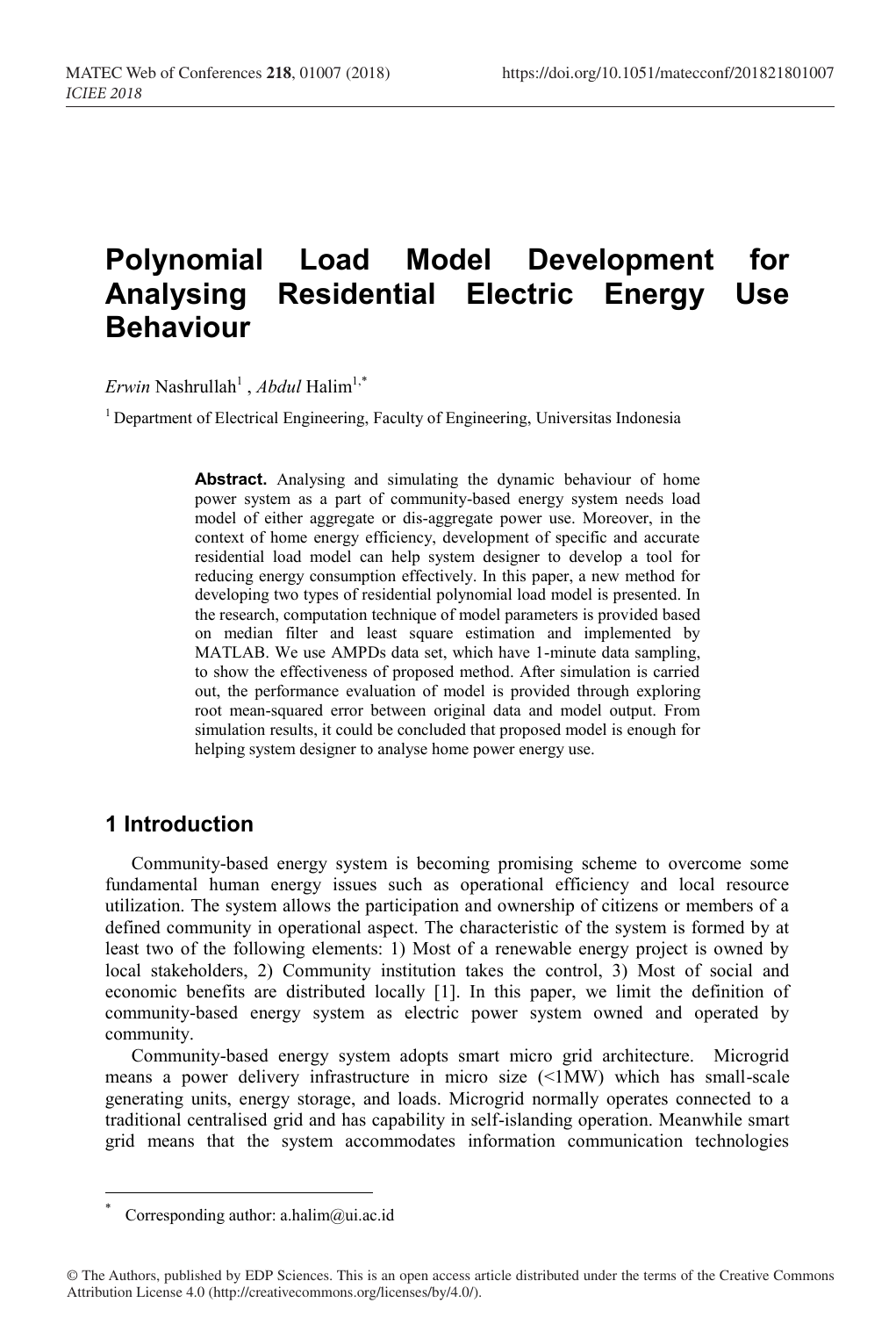actively to connect consumers and producer's needs. Smart grid makes the system operation efficient due to sharing information [2,3].

To design the system, the simulation tool is required. The simulation is also needed for performance evaluation. In order to develop a simulator, mathematical model of system must be derived firstly. In this paper, we present mathematical models of home electrical load. The load changes continuously due to the operation of home appliances and other equipment. The models proposed here are called as multiplicative and additive polynomial model. The models derived are static non-linear and derived by using least square method. Furthermore, Almanac of Minutely Power dataset (AMPDs) is used as case study [4]. Median filter is utilized to eliminate the noise. In this research the performance of median filter is also evaluated. By using MATLAB, the calculation of model parameters is conducted, and models are validated.

# **2 Mathematical Model**

### **2.1 Residential Load Data**

Smart meters have become mandatory for smart grid. The use of digital smart meter effects to the volume of information acquired and its quality. By using this tool, the consumption patterns of different appliances inside the house can be grasped in more accurate. The insight into the residential load consumption has advantages for both the energy provider as well as for the consumer such for managing energy efficiently [7].

Residential load data can be classified as low sampling and high sampling. High sampling rate  $\geq$ 50 Hz ( $\leq$  0.02 s) (up to several kHz). While low sampling rate  $\leq$ 1 Hz ( $\geq$  1 s). AMPDs has 1-minute sampling rate so that it enters the class of low sampling rate. AMPDs dataset includes voltage, frequency, active and reactive power. In each dataset,

The emergence of spike and noise cause the model derivation more difficult.

### **2.2 Median Filter**

Median filter is a nonlinear mathematical tool for repressing noise while retaining sharp sustained changes (edges) in signal values. The filter is particularly effective in reducing impulsive-type noise. The filter outputs median value of the input data inside the window centered at the point [6]. Median filter can be defined as follows [7]:

For a set of *m* numbers  $\{z_1, z_2, \dots$ , if they are arranged in order such that  $z_1 \leq z_2 \leq \cdots$  The median of *m* numbers  $\{z_1, z_2, \cdots$  is the  $(\xi + 1)$  th-order statistic, where  $\xi = (m-1)/2$  if *m* is odd, and if *m* is even. In this paper, set of *m* numbers is called n-window.

### **2.3 Polynomial Load Models**

Polynomial load model is commonly used in analysis and design of power system. ZIP model is a model type classified as polynomial model [8,9]. Different to model ZIP model, in this paper we propose two type models that are called as Multiplicative and Additive Polynomial Model. The mathematical models are:

a. n- Order Multiplicative Polynomial Model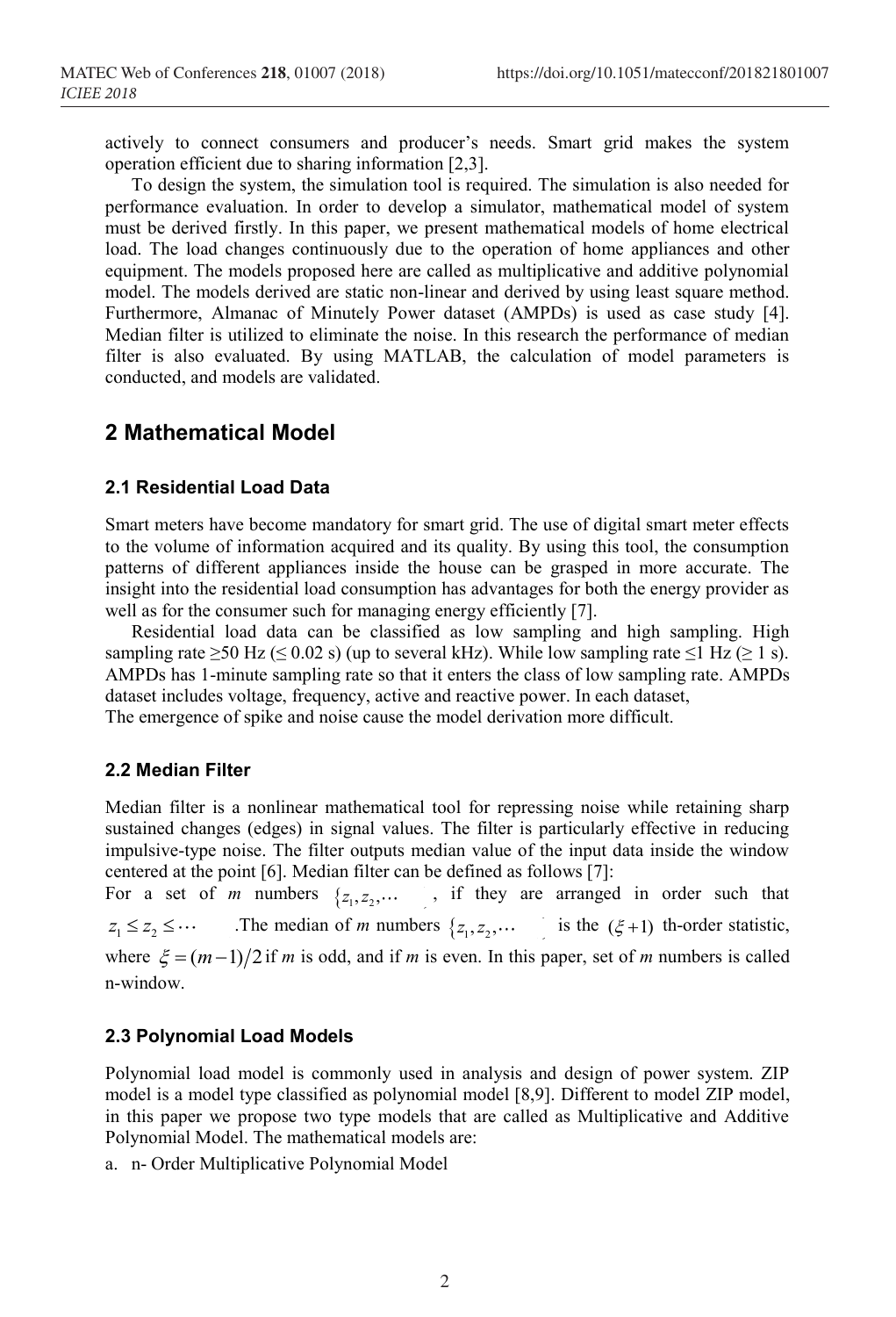$$
P_l(V) = P_{lo} \left[ a_n \left( \frac{V}{V_o} \right)^n + \cdots \left( \frac{V}{V_o} \right)^2 + a_1 \left( \frac{V}{V_o} \right) + a_0 \right]
$$
 (1)

$$
Q_{l}(V) = Q_{lo} \left[ b_{n} \left( \frac{V}{V_o} \right)^{n} + \cdots - \left( \frac{V}{V_o} \right)^{2} + b_{l} \left( \frac{V}{V_o} \right) + b_{0} \right]
$$
 (2)

b. n- Order Additive Polynomial Model

$$
P_l(V) = P_l(V_o) \left[ \alpha_o + \alpha_1 \frac{(V - V_o)}{V_o} + \cdots \frac{(V - V_o)^n}{V_o^n} \right]
$$
 (3)

$$
Q_{l}(V) = Q_{l}(V_{o}) \left[ \beta_{o} + \beta_{l} \frac{\left(V - V_{o}\right)}{V_{o}} + \cdots \frac{\left(V - V_{o}\right)^{n}}{V_{o}^{n}} \right]
$$
\n
$$
(4)
$$

where  $V_o$ : rated voltage;  $V$ : actual operating voltage,  $P_l$ ,  $Q_l$ : active and reactive load powers at operating voltage ;  $P_{l_o}, Q_{l_o}$ : active and reactive powers at rated voltage,  $a_0$ ,  $a_1, ..., a_n, b_0, b_1, ..., b_n, \alpha_0, ..., \alpha_n, \beta_0, ..., \beta_n$  are constant.

# **2.4 Parameter Estimation Method**

Least square method is used to estimate the parameters of models (1)-(4). In the next formulas, instead using n order polynomial, for clarity and simplicity, 2-order polynomial is used. The formula to estimate the parameters is

$$
\overline{\theta} = (\overline{\Omega}^T \overline{\Omega})^{-1} \overline{\Omega}^T \overline{\theta}
$$
 (5)

where, for multiplicative polynomial model,

$$
\vec{g} = \begin{bmatrix} a_2 & a_1 & a_0 & b_2 & b_1 & b_0 \end{bmatrix}^T \vec{g} = \begin{bmatrix} \vec{g}_p \\ \vec{g}_q \end{bmatrix} ; \vec{g}_p = \frac{1}{P_{l_o}} \begin{bmatrix} P_{l_1} & P_{l_2} & \cdots & T_{l_p} \end{bmatrix} ;
$$
  

$$
\vec{g}_0 = \frac{1}{Q_{l_o}} \begin{bmatrix} Q_{l_1} & Q_{l_2} & \cdots & T_{l_p} \end{bmatrix} ; \vec{\Omega} = \begin{bmatrix} \Omega_p \\ \Omega_q \end{bmatrix} ; \vec{g}_p = \Omega_q = \begin{bmatrix} (V_1/V_o)^2 & (V_1/V_o) & 1 \\ (V_2/V_o)^2 & (V_2/V_o) & 1 \\ \vdots & \vdots & \vdots \\ (V_n/V_o)^2 & (V_n/V_o) & 1 \end{bmatrix}
$$

and for additive polynomial model,

$$
\overline{\theta} = \begin{bmatrix} \alpha_o & \alpha_1 & \alpha_2 & \beta_o & \beta_1 & \beta_2 \end{bmatrix}^T; \overline{\theta} = \begin{bmatrix} \overline{\theta}_p \\ \overline{\theta}_Q \end{bmatrix} \overline{\theta}_p = \frac{1}{P_l(V_o)} \begin{bmatrix} P_{l_1}(V) & P_{l_2}(V) & \cdots & \cdots & \cdots \end{bmatrix}^T
$$

$$
\overline{\theta}_Q = \frac{1}{Q_l(V_o)} \begin{bmatrix} Q_{l_1}(V) & Q_{l_2}(V) & \cdots & \cdots & \cdots \end{bmatrix}^T; \overline{\Omega} = \begin{bmatrix} \Omega_p \\ \Omega_Q \end{bmatrix}
$$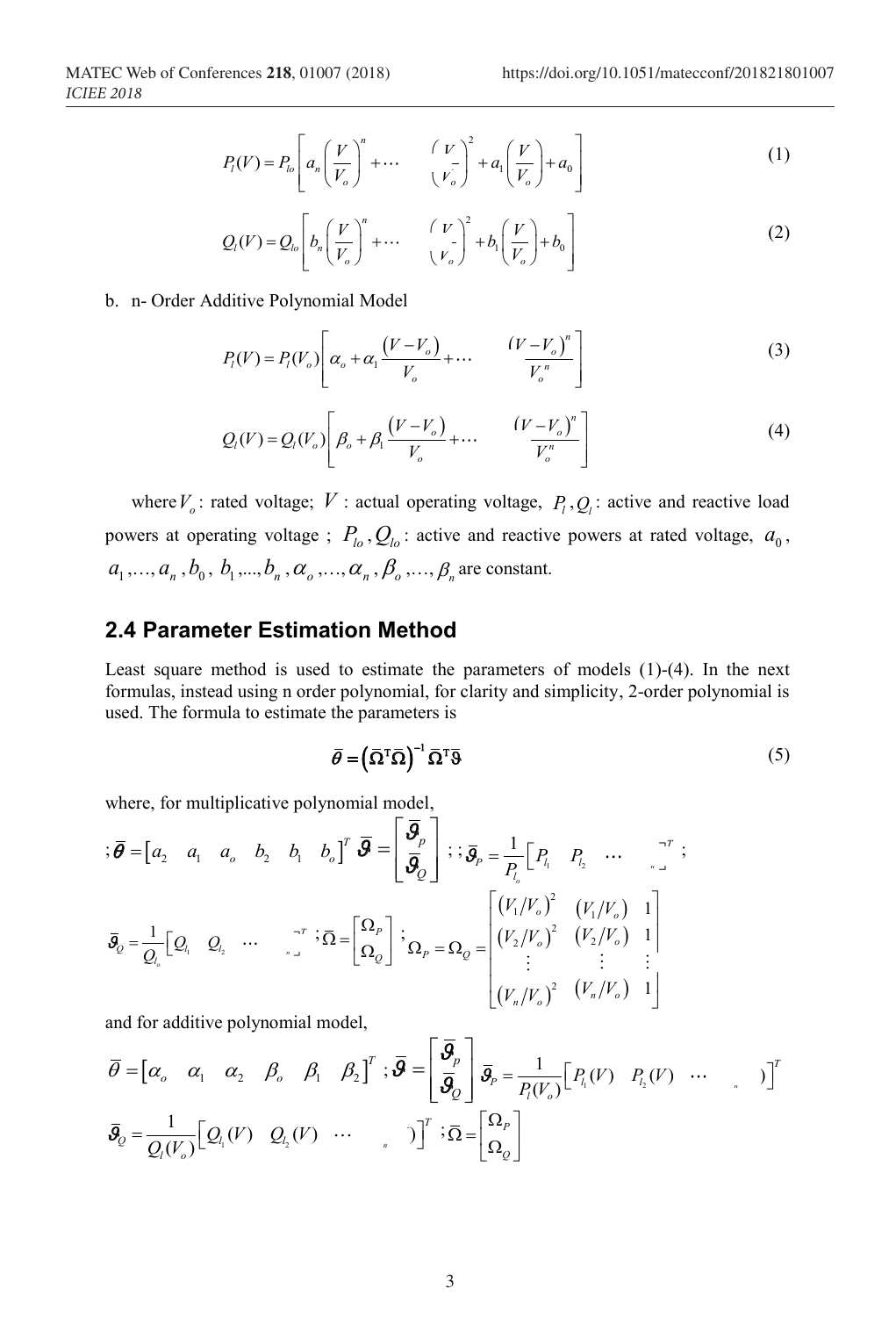$$
\Omega_{P} = \Omega_{Q} = \begin{bmatrix} 1 & (V_{1} - V_{o})/V_{o} & ((V_{1} - V_{o})/V_{o})^{2} \\ 1 & (V_{2} - V_{o})/V_{o} & ((V_{2} - V_{o})/V_{o})^{2} \\ \vdots & \vdots & \vdots \\ 1 & (V_{n} - V_{o})/V_{n} & ((V_{n} - V_{o})/V_{o})^{2} \end{bmatrix}
$$

# **3 Simulation And Analysis**

In this section, we will present the performance evaluation of median filters, model parameter computation results and model validation.

# **3.1 Performance Evaluation of Median Filter**

In this reseach, AMPDs data has been studied to evaluate median filter. Before processing by median filter or original data of active power, reactive power and voltage profiles are given in Figure 1. As shown in this figure, the big problem is the existance of noise in each profiles particularly in voltage profile.



**Fig. 4.** Pre-processing AMPDs Data

In the next, smoothing of active power, reactive power and voltage curve are deployed by using median filter with 3,5,7 and 9-window. The results are shown in Figure 2. From these figures, it could be concluded that:

- a. Median filter has ability to smooth the curve and preserve the edge values.
- b. The bigger value of *n*-window results smoother curve.
- c. However, bigger value of n-window potentially suffers the curve so that some characteristics of data will lost.

Based on the above analysis, in this paper, 5-window median filter is used to proceed raw data and formulate the model.

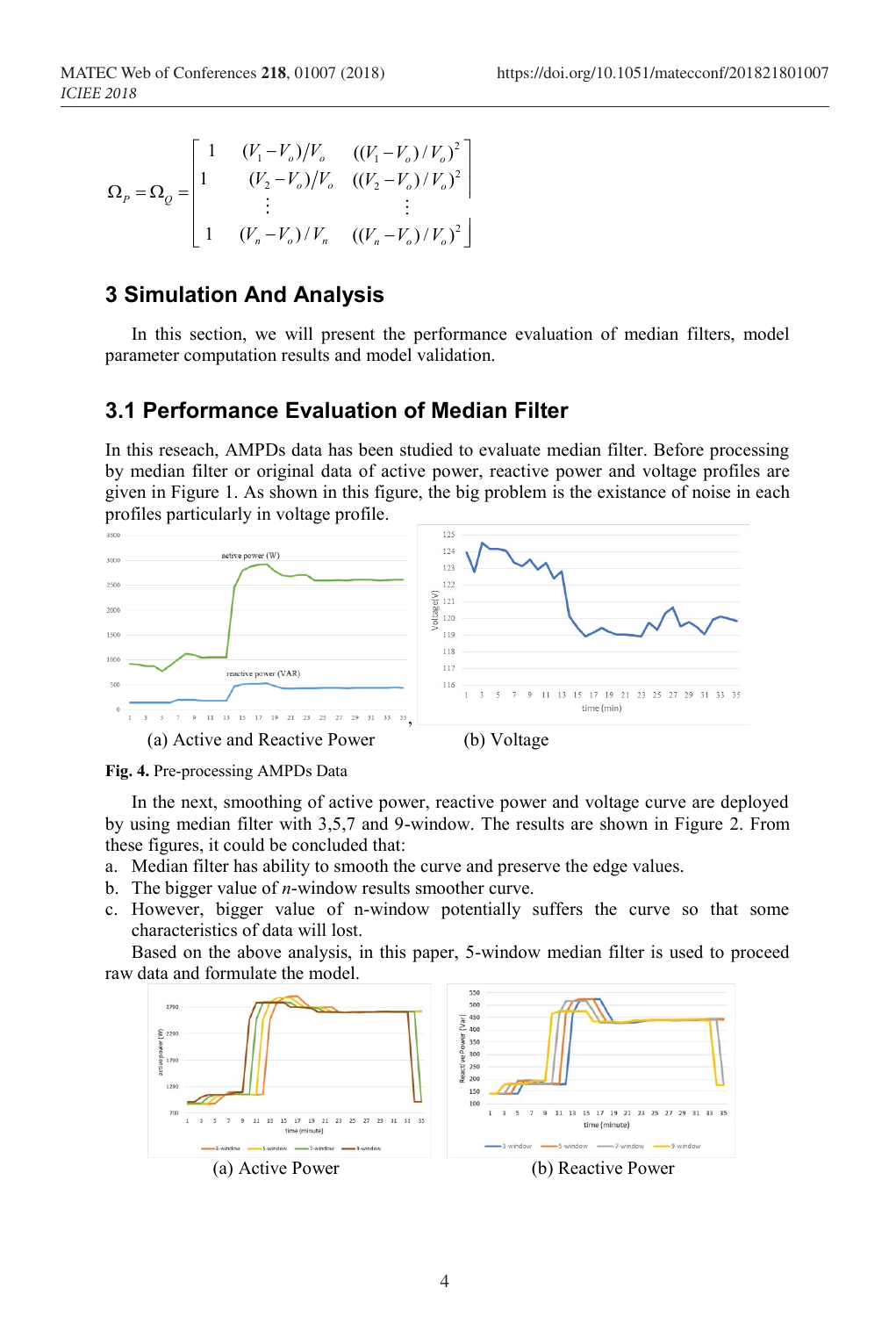

**Fig. 2.** Data Profiles in Four Cases of Windows

### **3.2 Parameter Estimation and Validation Result**

Calculation of parameters is carried out by using MATLAB. The results are as follows. In all case, it is set  $V<sub>o</sub> = 120V$ .

For Multiplicative Model, with  $P_{lo} = 3000 Q_{lo} = 500$ , the model is

$$
P_{i}(V) = P_{io} \left[ 58.40 \left( \frac{V}{V_o} \right)^2 - 134.95 \left( \frac{V}{V_o} \right) + 77.37 \right]
$$
 (6)

$$
Q_{l}(V) = Q_{lo} \left[ (-25.62) \left( \frac{V}{V_o} \right)^2 + 35.01 \left( \frac{V}{V_o} \right) - 8.55 \right]
$$
 (7)

RMSE (Root Mean Squared Error) is 0.0438 and 0.0675 resectively. Graphical result is depicted in Figure 3.



**Fig.3.** Comparison of Real vs Model (Multiplicative Type)

For Additive Model with  $P(V_0) = 3000$  and  $Q(V_0) = 500$ , the model is

$$
P_{i}(V) = P(V_o) \left[ 0.840 - 18.17 \left( \frac{V - V_o}{V_o} \right) + 58.4 \left( \frac{V - V_o}{V_o} \right)^2 \right]
$$
 (8)

$$
Q_{l}(V) = Q_{l}(V_{o}) \left[ 0.840 - 16.07 \left( \frac{V - V_{o}}{V_{o}} \right) - 27.84 \left( \frac{V - V_{o}}{V_{o}} \right)^{2} \right]
$$
(9)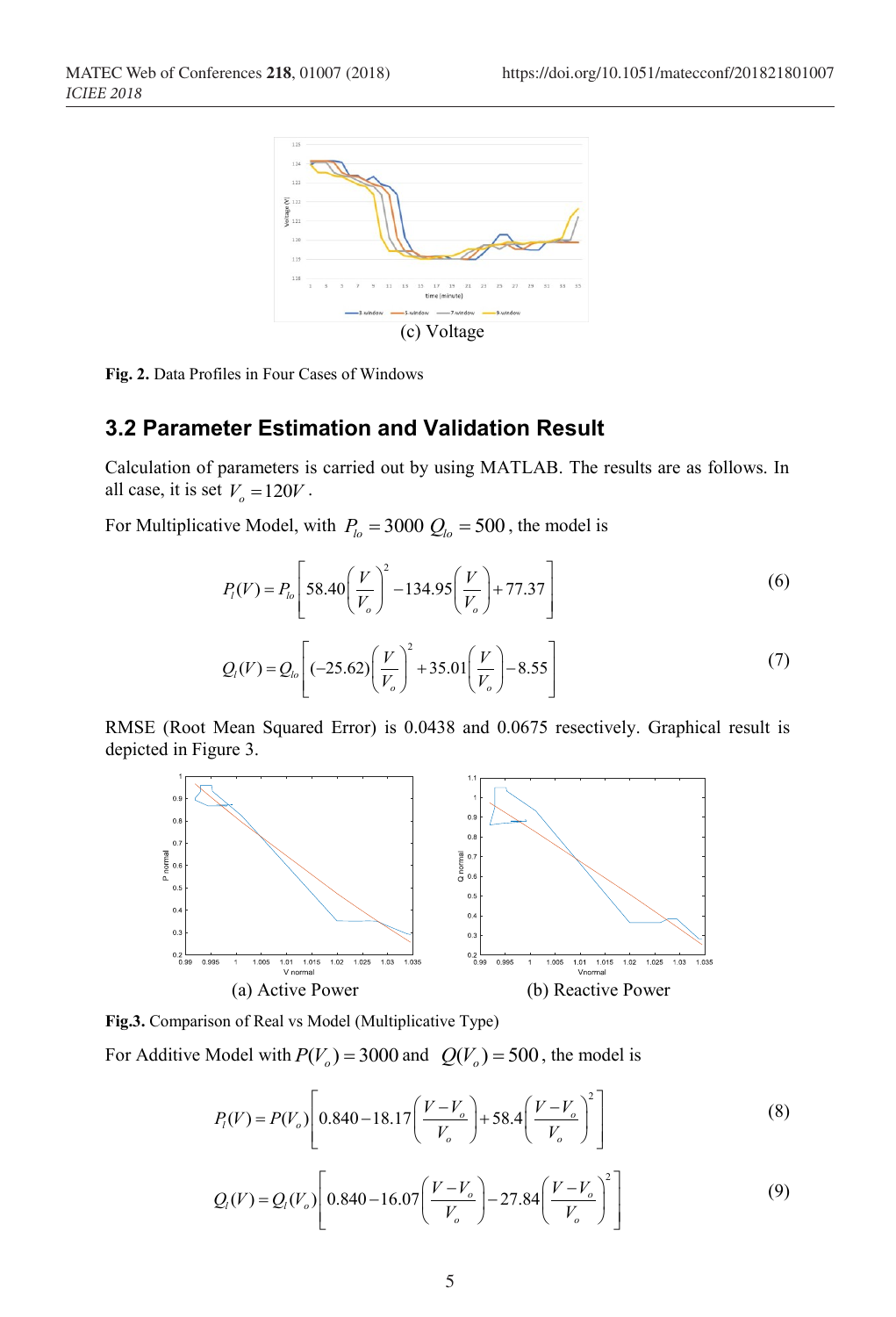RMSE (Root Mean Squared Error) is 0.0438 and 0.0679 resectively. Graphical result is depicted in Figure 4.



**Fig.4.** Comparison of Real vs Model (Additive Type)

# **4 Conclusions**

The aim of this paper is to provide model for representing dynamic residential load. There are two models presented here which are multiplicative and additive load model. The parameters of models have been estimated by using least squared error method. Before model is derived, median filter with 5-window has been used. Using AMPDs data, it has been verified that two models have almost same performance. Moreover, some improvements can be done to reduce error between model and real data,

We acknowledge the support from Hibah PITTA 2018 funded by DRPM Universitas Indonesia No.2356/UN2.R3.1/ HKP.05.00/2018.

# **References**

- 1. International Renewable Energy Agency, *Community Energy: Broadening The Ownership Of Renewables*, IRENA Coalition for Action (2018).
- 2. Adam Hirsch, Yael Parag, Jos ep Guerrero, *Microgrids: A Review Of Technologies, Key Drivers, And Outstanding Issues*, Renewable and Sustainable Energy Reviews, **Vol. 90** (2018).
- 3. Rehman Zafar et al, *Prosumer based energy management and sharing in smart grid*, Renewable and Sustainable Energy Reviews, **Vol. 82, Part 1** (2018).
- 4. Stephen Makonin et al., AMPds: **A Public Dataset for Load Disaggregation and Eco-Feedback Research**, 2013 IEEE Electrical Power & Energy Conference(2013).
- 5. Kaustav Basu, et al., *A Comparative Study Of Low Sampling Non Intrusive Load Dis-Aggregation*, 42nd Annual Conference of IEEE Industrial Electronics Society (2016).
- 6. Stork M., *Median filters theory and applications*, Third international conference on electrical and electronics engineering papers-chamber of electrical engineering (2003).
- 7. Yongkui Sun, Wen Tan, Tongwen Chen, *A method to remove chattering alarms using median filters*, ISA Transactions, **Vol.73** (2018).
- 8. Doron Shmilovitz, *Characteristics Of Modern Nonlinear Loads And Their Influence On Systems With Distributed Generation*, Int. J. Energy Technology and Policy, **Vol. 5, No. 2** (2007)